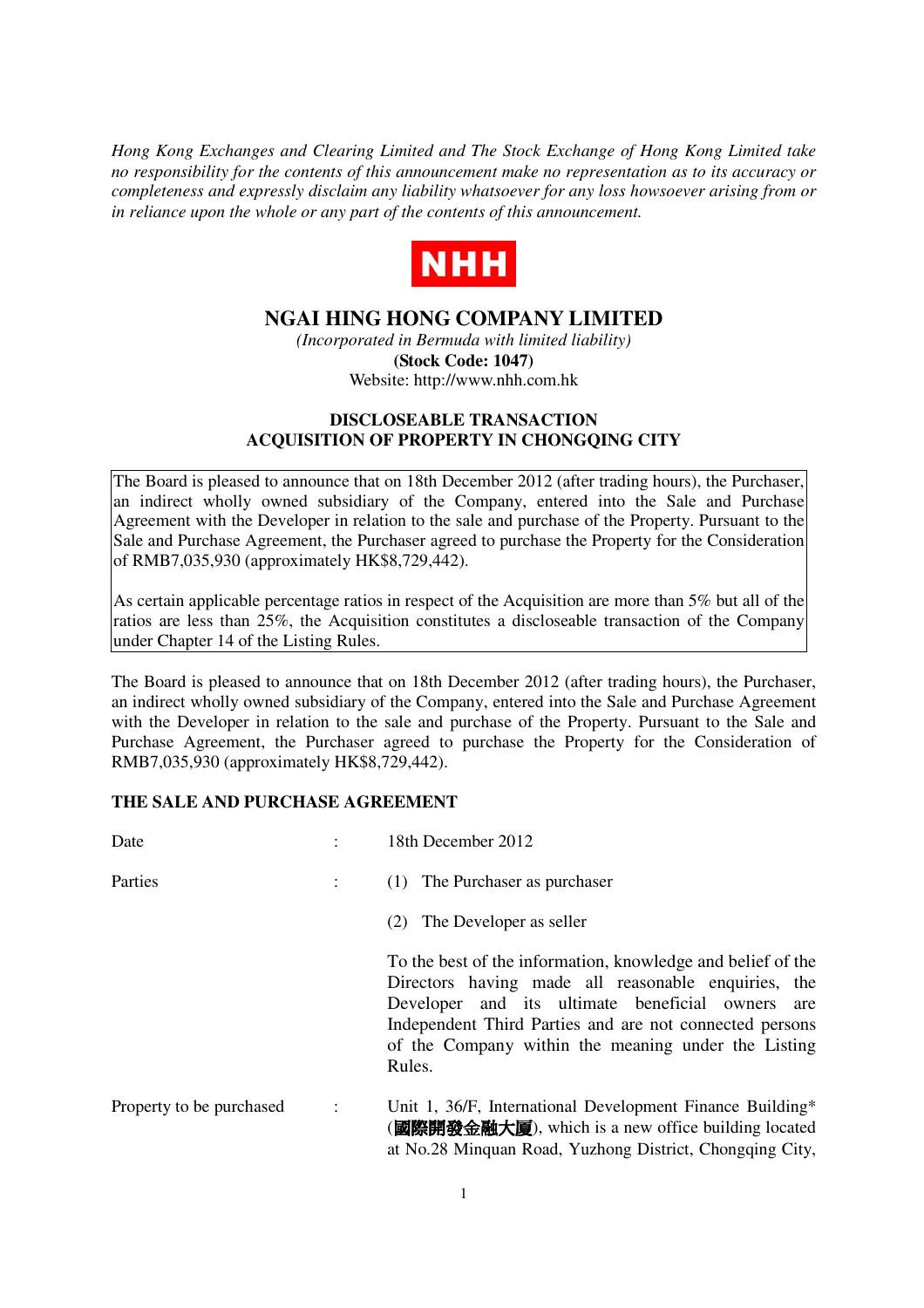the PRC (中國重慶市渝中區民權路 **28** 號), with a gross floor area of approximately 261 sq.m.

| Consideration | The Consideration for the Acquisition is RMB7,035,930<br>(approximately HK\$8,729,442). The Consideration was<br>arrived at after arm's length negotiation between the<br>Purchaser and the Developer, having taking into account of<br>the prevailing market value of the comparable properties<br>located in the same area. |
|---------------|-------------------------------------------------------------------------------------------------------------------------------------------------------------------------------------------------------------------------------------------------------------------------------------------------------------------------------|
|               | The Consideration was paid in cash by the Purchaser to the<br>Developer upon signing of the Sale and Purchase Agreement.<br>The Acquisition was funded by the internal resources of the<br>Group.                                                                                                                             |

Completion : Completion is anticipated to take place on 19th December 2012.

#### **REASONS FOR AND BENEFITS OF THE ACQUISITION**

The Board is of the view that the Central and Western PRC are important markets for the future business development of the Group. Currently the Group only has a leased office in Chengdu. In order to further explore the market potential for and to expand the Group's businesses in Western PRC, the Board has decided to purchase the Property which will be used as the Group's regional office in Western PRC.

The Directors take the view that the Sale and Purchase Agreement was entered into on normal commercial terms and the terms of the Sale and Purchase Agreement are fair and reasonable and in the interests of the Shareholders as a whole.

## **INFORMATION ON THE GROUP**

The Group is principally engaged in the trading and manufacturing of plastic materials, pigments, colorants, compounded plastic resins and engineering plastic products.

#### **INFORMATION ON THE DEVELOPER**

According to the information provided by the Developer, the Developer is a company incorporated in the PRC and principally engaged in the real property development in the PRC.

To the best of the information, knowledge and belief of the Directors having made all reasonable enquiries, the Developer and its ultimate beneficial owners are Independent Third Parties and are not connected persons of the Company within the meaning under the Listing Rules.

#### **IMPLICATION UNDER THE LISTING RULES**

As certain applicable percentage ratios in respect of the Acquisition are more than 5% but all of the ratios are less than 25%, the Acquisition constitutes a discloseable transaction of the Company under Chapter 14 of the Listing Rules.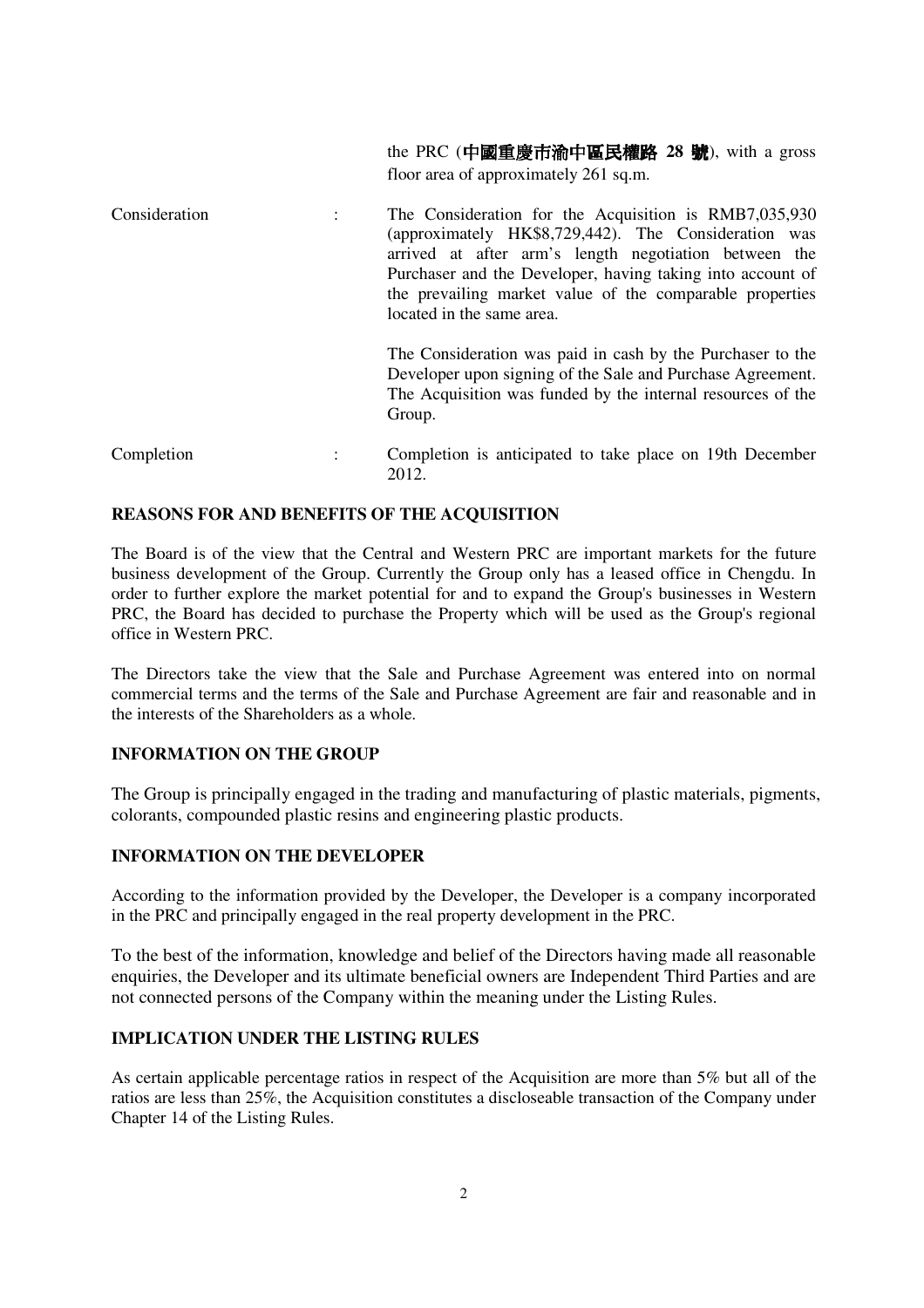# **DEFINITIONS**

In this announcement, the following terms have the same meanings as set out below:

| "Acquisition"               | the proposed acquisition of the Property pursuant to the<br>Sale and Purchase Agreement                                                                                                     |
|-----------------------------|---------------------------------------------------------------------------------------------------------------------------------------------------------------------------------------------|
| "Board"                     | the board of directors of the Company                                                                                                                                                       |
| "Company"                   | Ngai Hing Hong Company Limited, an exempted<br>company incorporated in Bermuda with limited liability<br>and the Shares of which are listed on the main board of<br>the Stock Exchange      |
| "Completion"                | completion of the Acquisition pursuant to the Sale and<br><b>Purchase Agreement</b>                                                                                                         |
| "Consideration"             | the total consideration for the Acquisition                                                                                                                                                 |
| "Developer"                 | Chongqing Yingli Real Estate Development Co., Ltd.* (重<br>慶英利房地産開發有限公司), a company incorporated in<br>the PRC                                                                               |
| " $Directory(s)$ "          | the director(s) of the Company                                                                                                                                                              |
| "Group"                     | the Company and its subsidiaries                                                                                                                                                            |
| "HK\$"                      | Hong Kong dollar(s), the lawful currency of Hong Kong                                                                                                                                       |
| "Hong Kong"                 | the Hong Kong Special Administrative Region of the PRC                                                                                                                                      |
| "Independent Third Parties" | independent third parties not connected with the<br>Directors, substantial Shareholders or chief executive of<br>the Company and its subsidiaries, or any of their<br>respective associates |
| "Listing Rules"             | the Rules Governing the Listing of Securities on the Stock<br>Exchange                                                                                                                      |
| "PRC"                       | the People's Republic of China                                                                                                                                                              |
| "Property"                  | Unit 1, 36/F, International Development Finance<br>Building* (國際開發金融大厦) at No.28 Minquan Road,<br>Yuzhong District, Chongqing City, the PRC (中國重慶市<br>渝中區民權路 28號)                           |
| "Purchaser"                 | Guangzhou Ngai Sog Hing Trading Co. Ltd.* (廣州市毅<br>塑興貿易有限公司), an indirect wholly owned<br>subsidiary of the Company                                                                         |